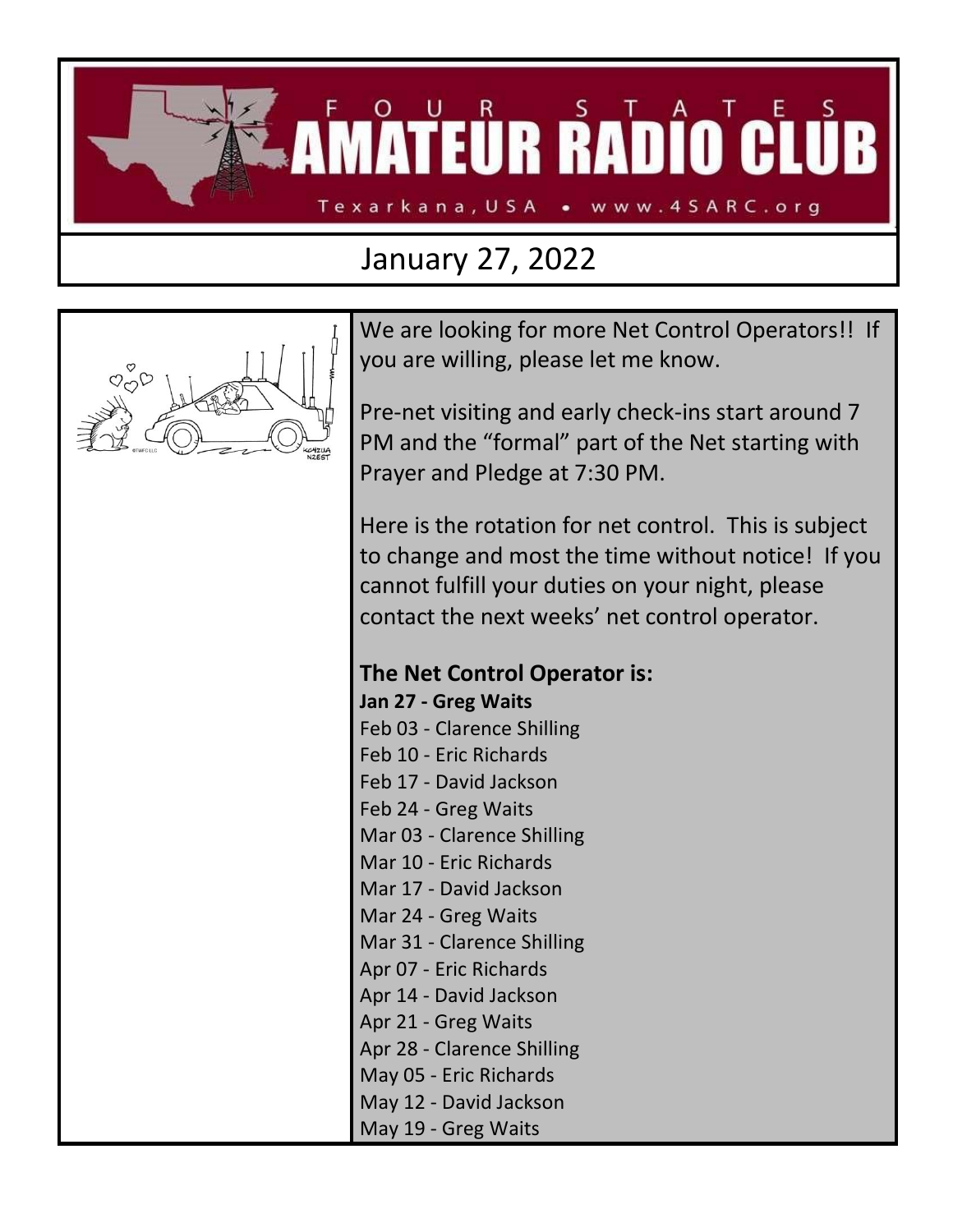| May 26 - Clarence Shilling |  |  |
|----------------------------|--|--|
| Jun 02 - Eric Richards     |  |  |
| Jun 09 - David Jackson     |  |  |
| Jun 16 - Greg Waits        |  |  |
| Jun 23 - Eric Richards     |  |  |
| Jun 30 - David Jackson     |  |  |



Message from the President

Hello to the Four States Amateur Radio Club, My name is Eric Richards and my call sign is KI5BZO. I was elected to serve as our club President for 2022. This year I look forward to working with not only the other officers and directors but, Also each and every one of our members. If you have have any questions or comments you would like to address with me, feel free to contact me at ki5bzo@arrl.net.



## Skywarn Class

Due to ongoing federal restrictions due to COVID-19, unfortunately we will not be able to hold any inperson Skywarn Spotter Training sessions this season. We hope to return with a hybrid of virtual and in-person opportunities in the Fall. We will be offering four

virtual Skywarn Spotter Training Sessions into early March.

- 1. Facebook Live February 10th at 7:00 p.m. Facebook Live at [www.facebook.com/NWSShreveport](http://www.facebook.com/NWSShreveport)
- 2. GoToWebinar February 17th at 7:00 p.m. GoToWebinar - [Skywarn Spotter Training](https://attendee.gotowebinar.com/register/1733670772809721611)
- 3. Facebook Live February 22nd at 7:00 p.m. Facebook Live at [www.facebook.com/NWSShreveport](http://www.facebook.com/NWSShreveport)
- 4. GoToWebinar March 3rd at 7:00 p.m. [GoToWebinar -](https://attendee.gotowebinar.com/register/8914336022721795341) Skywarn Spotter Training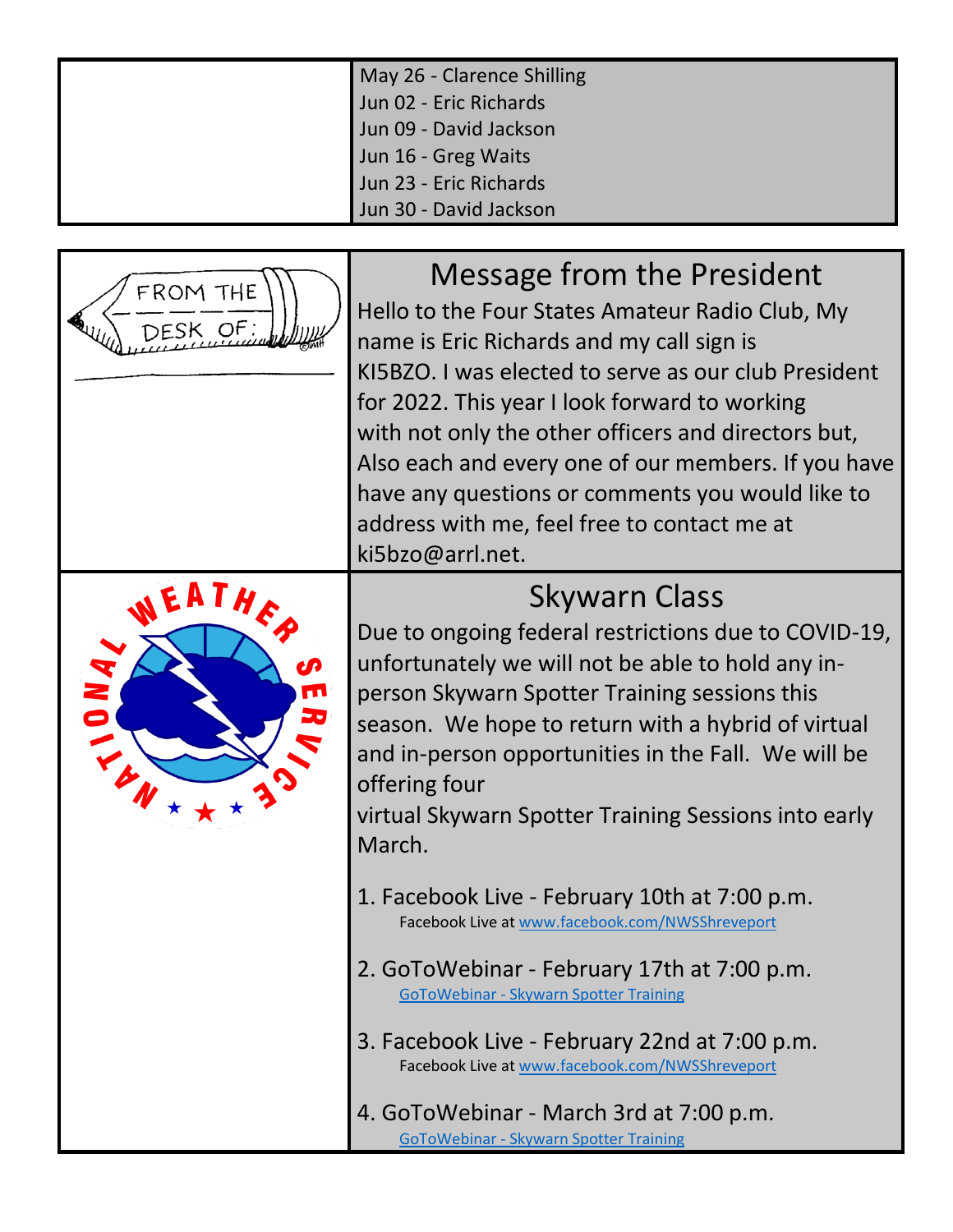| <b>Membership Renewal</b>                                                                                                                                                             |  |  |  |
|---------------------------------------------------------------------------------------------------------------------------------------------------------------------------------------|--|--|--|
| It's time to renew. It's easy! If you are already a<br>member, login as normally do, then click on Member<br>Only / Member Detail. Your information should<br>automatically populate. |  |  |  |
| If you are not member yet, click on Register at the<br>top of the home page.                                                                                                          |  |  |  |
| You may pay by Paypal or by check, online or in<br>person at the meeting.                                                                                                             |  |  |  |
| <b>Meeting Notice!</b>                                                                                                                                                                |  |  |  |
| <b>Location Change</b>                                                                                                                                                                |  |  |  |
| Since the January meeting is New Years Day, the<br>January meeting has been cancelled.                                                                                                |  |  |  |
| The February 5th meeting will be held in the<br>Agriculture Building at the Four States Fairgrounds.<br>The meeting will begin at 9:30. Breakfast will NOT<br>be served.              |  |  |  |
| less Freingatsbenühe Führer Reihe Fourteiling<br>Bitmap<br>tr Bldd                                                                                                                    |  |  |  |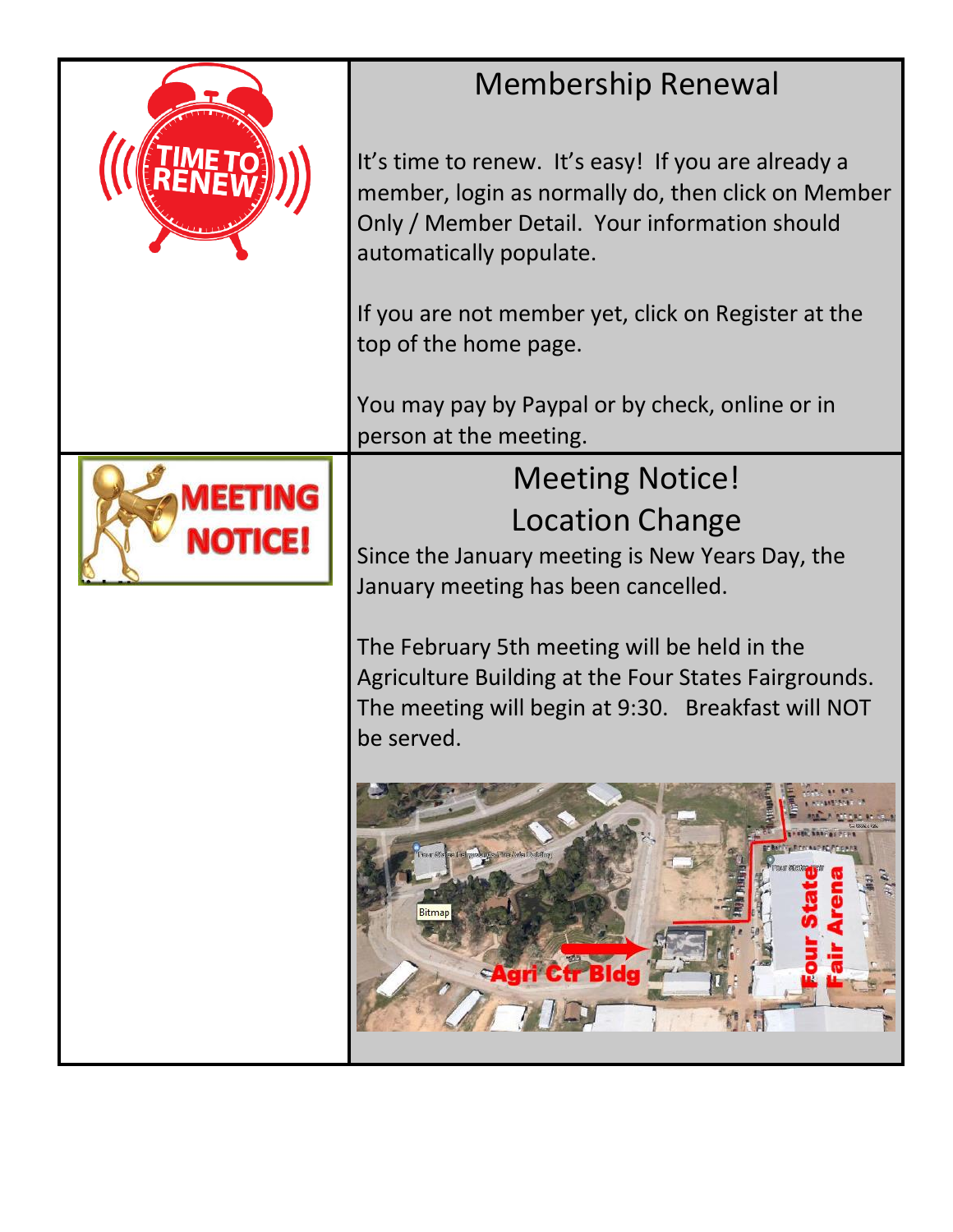

| Ready for your Technician or upgrade to General, or<br>Extra?<br>Email us at exam@4sarc.org! It's that easy! |                                                                      |                                                                                                                           |                                                                                                                                                                                                                                                                                 |
|--------------------------------------------------------------------------------------------------------------|----------------------------------------------------------------------|---------------------------------------------------------------------------------------------------------------------------|---------------------------------------------------------------------------------------------------------------------------------------------------------------------------------------------------------------------------------------------------------------------------------|
| Sunday<br>Sunday<br>Sunday<br>Monday<br>Tuesday<br>Tuesday<br>Wed day<br>Thursday<br>Thursday                | 8:30<br>8:30<br>9:01<br>8:20<br>7:30<br>8:00<br>8:30<br>7:30<br>8:00 | <b>Got NET?</b><br>Daingerfield<br>D-Star<br><b>Nashville</b><br>D-Star<br>Atlanta<br>Longview<br>Texarkana<br>Shreveport | 145.230 / 151.4<br>REF 77A<br>147.045 / 107.2<br>Slow Scan TV 147.285 / 77<br><b>REF 48B</b><br>145.390 / 100<br>147.340 / 136.5<br>146.620 / 100<br>145.390 / 100<br>The Shreveport net is on the Freedom Link. You may<br>check the Freedom Link map for a repeater near you. |